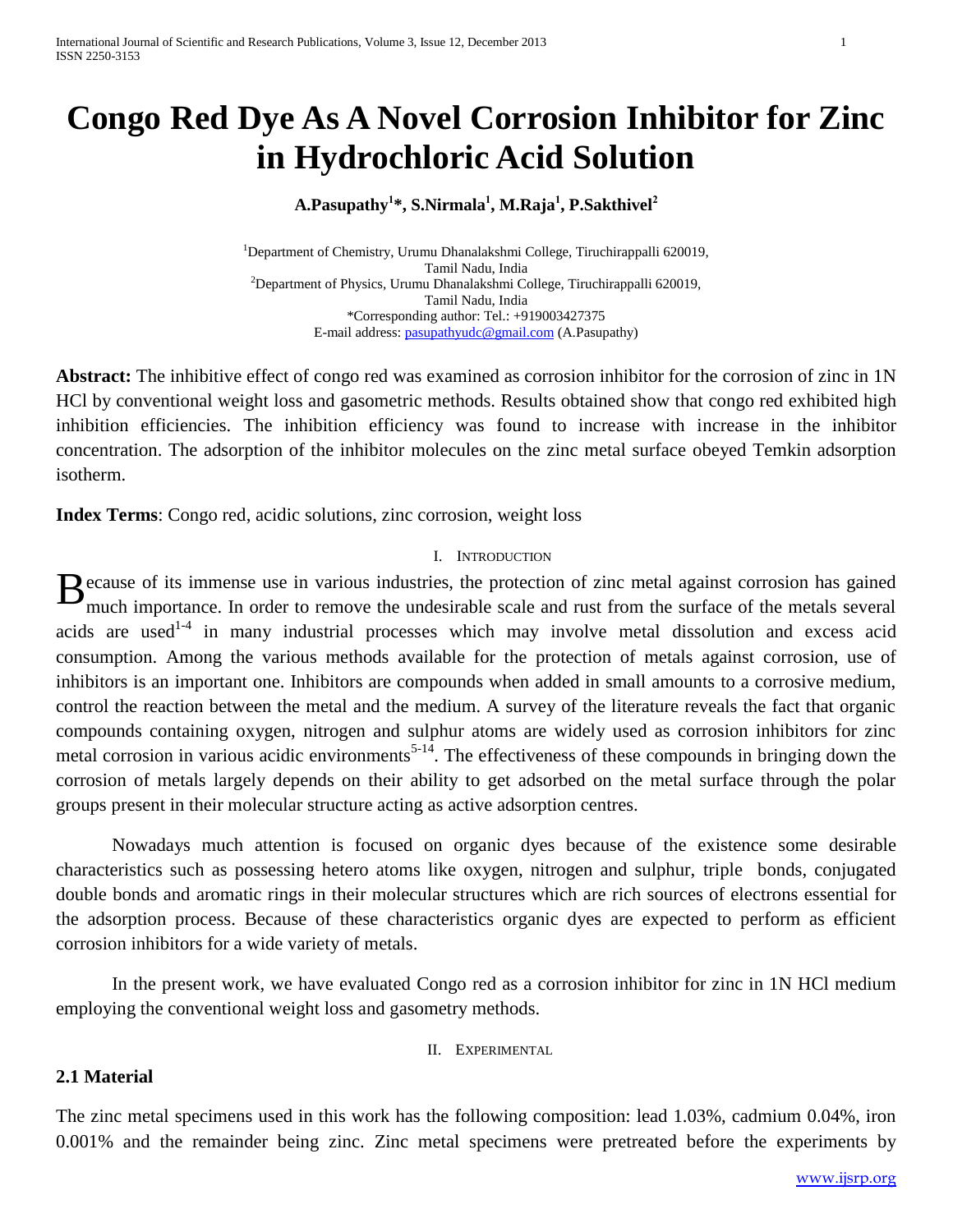International Journal of Scientific and Research Publications, Volume 3, Issue 12, December 2013 2 ISSN 2250-3153

polishing with a series of emery papers of various grades from 400- 1200, degreased with absolute ethanol and air dried. For weight loss and gasometric experiments zinc metal specimens of size 4cm\*2cm\* 0.08cm with a small hole of approximately 3mm near the end of the specimen were used.

## **2.2 Solutions**

The corrosion medium used was 1N HCl prepared from A.R grade HCl and deionised water.

#### **2.3 Inhibitor**

The organic dye, Congo red was imported from Alfa Aesar company of England. Fig 1 presents the molecular structure of Congo red.



#### **2.4 Weight loss experiments**

In the weight loss experiments, the pre-weighed zinc metal specimens were suspended in a 200ml beaker containing 100ml of acidic solutions for two hours. Then the metal specimens were removed from the acid solution, washed with deionised water, cleaned, dried and reweighed. From this the metal weight loss was determined as the difference between the initial weight and weight after 2 hours immersion in acid solutions. The experiments were repeated in the absence and in the presence inhibitor of different concentrations. Each experiment was repeated thrice and the average of the three values was taken as the final value.

The % inhibition efficiency (I.E) and the degree of surface coverage  $(\theta)$  were calculated by using the following equations.

$$
I.E = \frac{Wo - Wi}{Wo} X 100
$$

$$
\theta = \frac{Wo - Wi}{Wo}
$$

Where  $W_0$  and  $W_i$  are the weight loss in the absence and presence of the inhibitors respectively.

The corrosion rate (C.R) of the metal was calculated by using the following equation.

$$
C. R(mmy) = \frac{87.6 W}{A t D}
$$

Where W is the weight loss of the zinc metal (mg), A is the surface area of the metal specimen(cm<sup>2</sup>), t is the exposure time (h) and D is the density of the metal  $(g/cm<sup>3</sup>)$ .

#### **2.5 Gasometry Experiments**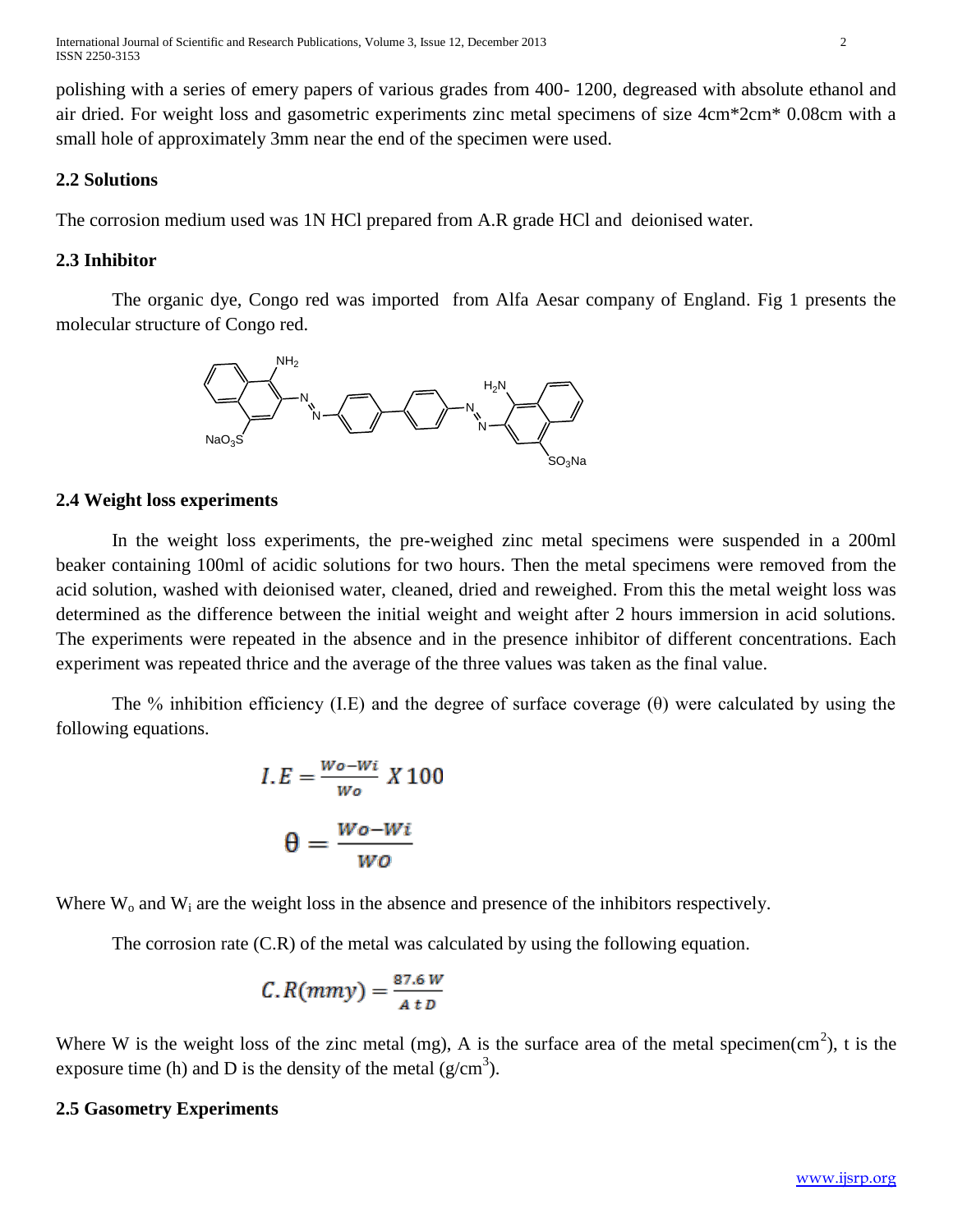International Journal of Scientific and Research Publications, Volume 3, Issue 12, December 2013 3 ISSN 2250-3153

The procedure for gasometry method for evaluation of inhibition efficiency of the inhibitors of various concentrations is described elsewhere<sup>15</sup>. The inhibition efficiency is calculated by using the following equation.

$$
I.E = \frac{V_o - Vi}{V_o} X 100
$$

Where  $V_0$  and  $V_i$  are the volume of hydrogen gas evolved in the absence and presence of the inhibitors respectively.

#### III. RESULTS AND DISCUSSION

Weight loss and gasometry studies were carried out at seven different concentrations of the inhibitor and the inhibition efficiency (IE) values were calculated. Values of inhibition efficiency obtained from the weight loss and gasometry experiments for the inhibitor for the corrosion of zinc in 1N HCl in the presence of different concentrations of the inhibitor are presented in the table-1

**Table 1:** Values of inhibition efficiency (I.E(%)) obtained from the weight loss and gasometry experiments for the corrosion of zinc in 1N HCl in the presence of different concentrations of the inhibitor.

| Method      | Values of I.E $(\%)$ for different concentrations (mM) of congo red |      |      |      |      |      |      |  |  |  |
|-------------|---------------------------------------------------------------------|------|------|------|------|------|------|--|--|--|
| employed    | inhibitor                                                           |      |      |      |      |      |      |  |  |  |
|             |                                                                     |      | 10   | 20   | 30   | 40   | 50   |  |  |  |
| Weight loss | 21.7                                                                | 45.5 | 58.4 | 68.2 | 74.4 | 80.7 | 84.6 |  |  |  |
| Gasometry   | 22.1                                                                | 46.3 | 57.8 | 67.5 | 74.9 | 81.1 | 83.9 |  |  |  |

It can be observed from the table 1 that there is very good agreement between the values of inhibition efficiency obtained from both weight loss and gasometric methods. The results also show that the inhibition efficiency increases with increase in the inhibitor concentration. The dependence of inhibition efficiency of the inhibitor on the concentration is shown in figure-2



**Figure 2 Variation of inhibition efficiency with concentration of the inhibitor.**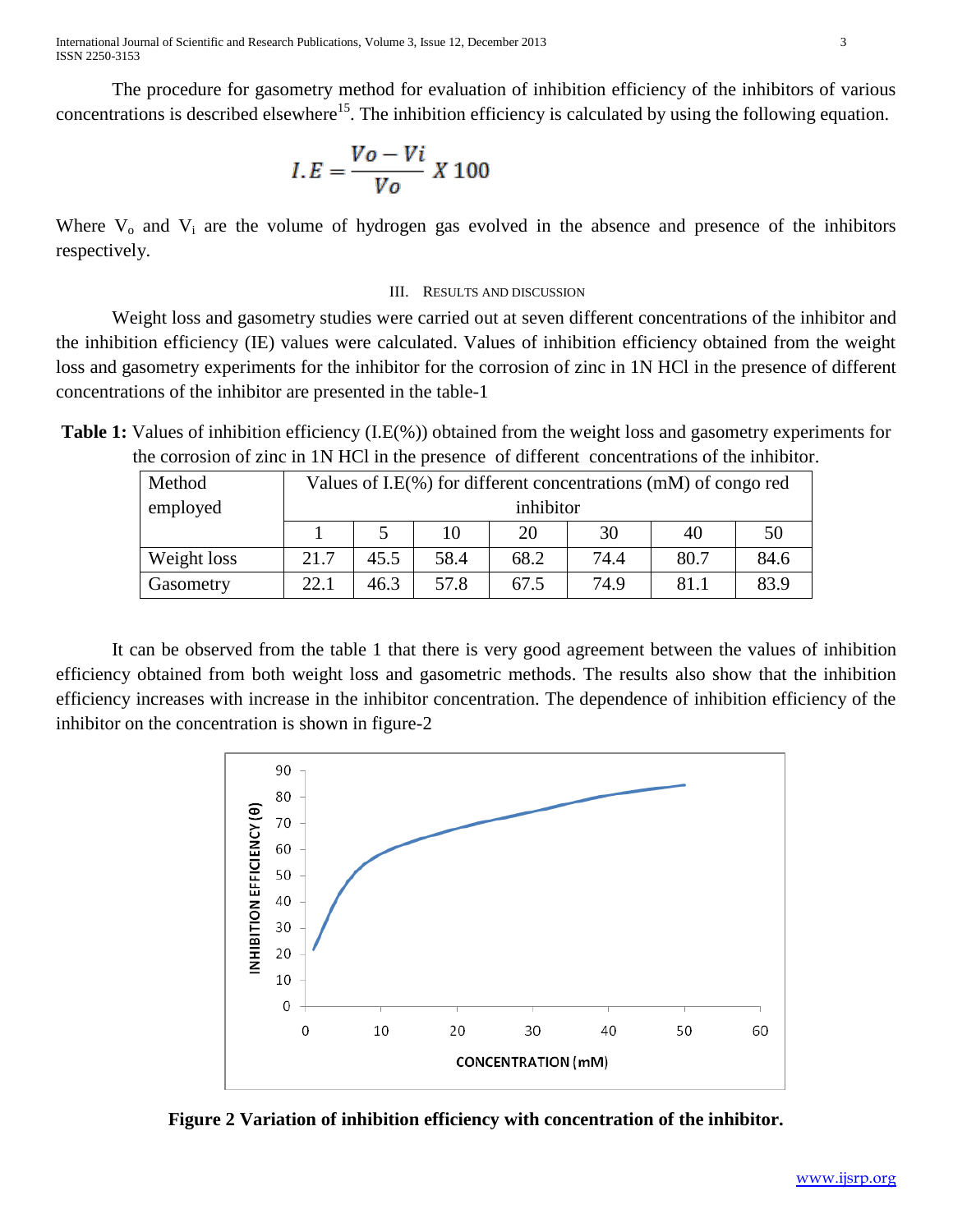Values of corrosion rates obtained from the weight loss and gasometry experiments for the inhibitor for the corrosion of zinc in 1N HCl in the presence of different concentrations of the inhibitor are presented in the table-2

**Table 2** Values of corrosion rates obtained from the weight loss and gasometry experiments for the corrosion of zinc in 1N HCl in the presence of different concentrations of the inhibitor.

| Method      | Values of corrosion rates for different concentrations (mM) of |      |      |      |      |      |      |  |  |  |
|-------------|----------------------------------------------------------------|------|------|------|------|------|------|--|--|--|
| employed    | congo red inhibitor                                            |      |      |      |      |      |      |  |  |  |
|             |                                                                |      | 10   | 20   | 30   | 40   | 50   |  |  |  |
| Weight loss | 109.6                                                          | 76.3 | 58.2 | 44.5 | 35.8 | 27.0 | 21.6 |  |  |  |
| Gasometry   | 109.1                                                          | 75.2 | 59.1 | 45.5 | 35.1 | 26.5 | 22.5 |  |  |  |

From the table it can be seen that the corrosion rates for the corrosion of zinc in 1N HCl decreases with increasing concentration of the inhibitor. The effect of inhibitor concentration on the corrosion rates is shown in figure-3.





From the chemical structure of congo red dye we can observe the presence of two-NH<sub>2</sub> groups, two-SO3Na groups, two azo groups and six aromatic rings. All these groups are rich sources of electrons and can act as active adsorption centers. The inhibitor molecules can get adsorbed via these groups.

Apart from this, the amino group in the molecule can get protonated in acid medium to form the cationic form of the inhibitor. As the chloride ions present in the medium which posses lesser degree of hydration gets adsorbed specifically on the positively charged metal surface resulting in the creation of excess negative charge on the metal surface. In this situation the adsorption of the cationic form of the inhibitor is favoured. This leads to more adsorption and hence more inhibition efficiency.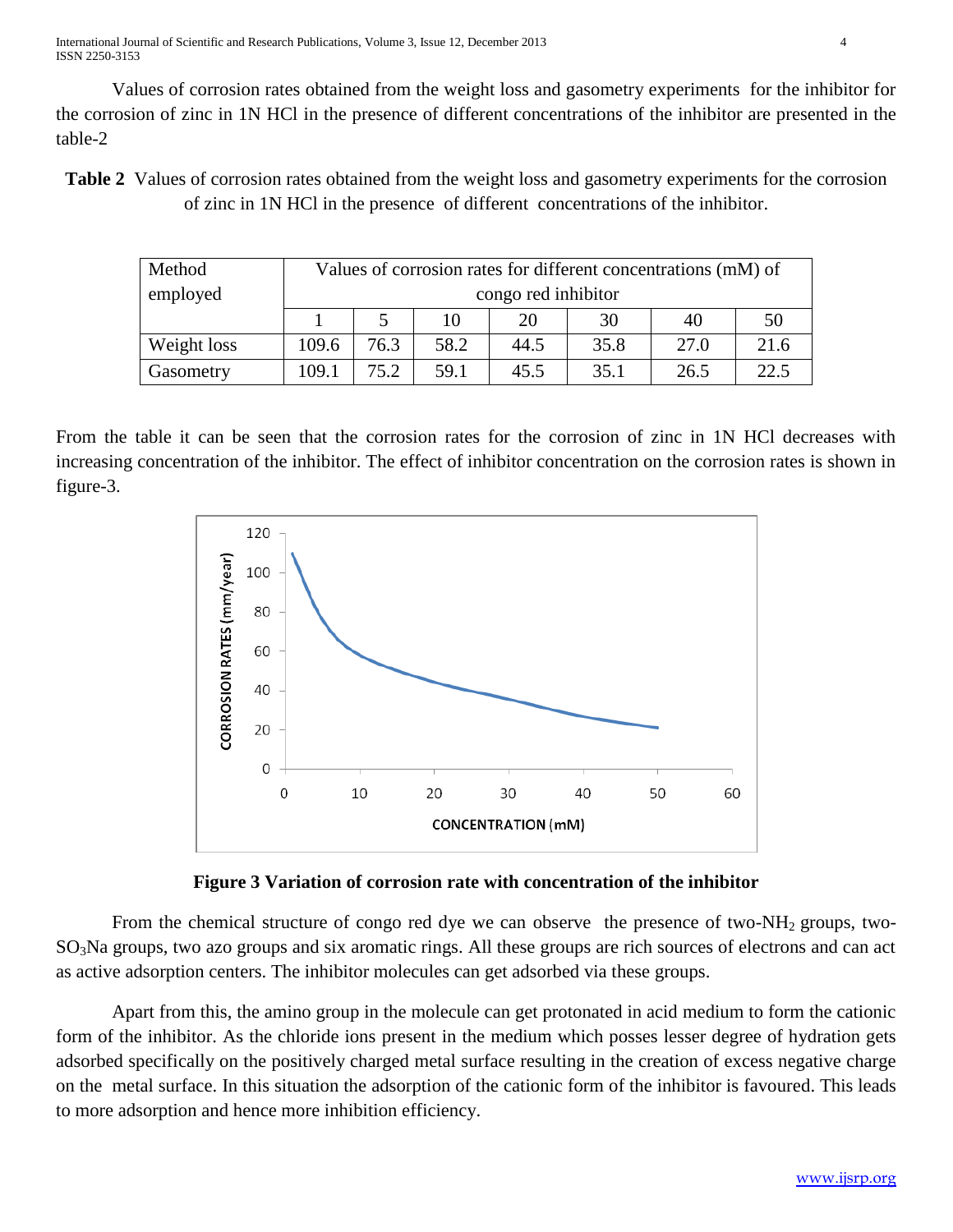#### IV. ADSORPTION ISOTHERMS

Adsorption isotherms are very important in the understanding of the mechanism of inhibition of corrosion of metals. Adsorption of inhibitor molecules on the metal surface is characterized by various adsorption isotherms such as Langmuir, Temkin, Freundlisch etc., From the weight loss measurements the degree of surface coverage (θ) for various concentrations of the inhibitor were evaluated. Langmuir's isotherm was tested by plotting  $C/\theta$  vs C for all concentrations. No straight line was obtained which indicated that the adsorption of the inhibitor on the surface of the zinc from 1N HCl does not obey Langmuir's adsorption isotherm. Temkin's adsorption isotherm was tested by plotting logC vs θ which resulted in a straight line thereby showing that the adsorption of the inhibitor on the surface of zinc from 1N HCl obeys Temkin's adsorption isotherm. Figure -4 shows the Temkin adsorption isotherm plot for zinc in 1N HCl containing different concentrations of the inhibitor.



**Figure 4 Temkin adsorption isotherm plot for zinc in 1N HCl containing different concentrations of the inhibitor**

#### V. CONCLUSIONS

The congo red dye used as a corrosion inhibitor for zinc in 1NHCl performed well and gave high percentage of inhibition efficiency. It exhibited a maximum inhibition efficiency of 84.6% at 50mM concentration. The adsorption of the inhibitor on zinc surface obeyed Temkin adsorption isotherm.

#### **REFERENCES**

[1] K. Tebbji, H.Oudda, B.Hammouti, M.Benkaddour,M. El kodadi,F. Malek, A.Ramdani, *Appl.Surf.Sci.* **241**(3/4),326-334(2005).

- [2] M.Lagrenee,B.Mernari,N.Chaibi,M.Traisnel,H.Vezin,F.Bentiss, *Corros.Sci*. **43**(5).951-962(2001).
- [3] Y.Z.Yang,G.J.Li,F.D.Zhou,X.J.Chen, Chin*.J.Chem.Eng*., **9**(2), 221-223(2001).
- [4] M.Bouklah,A.Attaibat, S.Kertit, A.Ramdani, B.Hammouti, *Appl.Surf.Sci*. **242**(3/4),399-406(2005).
- [5] C.S. Venkatachalam, S.R. Rajagopalan, M.V.C. Sastry, *Electrochim. Acta.* **26** (1981) 1257.
- [6] M. Troquet, J. Pegeiti, *Electrochim. Acta* **27** (1982) 197.
- [7] A.S. Fouda, A.H. Elasklary, L.H.M. Maadkeur, *J. Indian Chem. Soc*. **22** (1984) 425.
- [8] H. Mansour, G.A. Noubi, M.H. Abu-Elwaia, *J. Electrochem. Soc. India.* **34** (1985) 237.